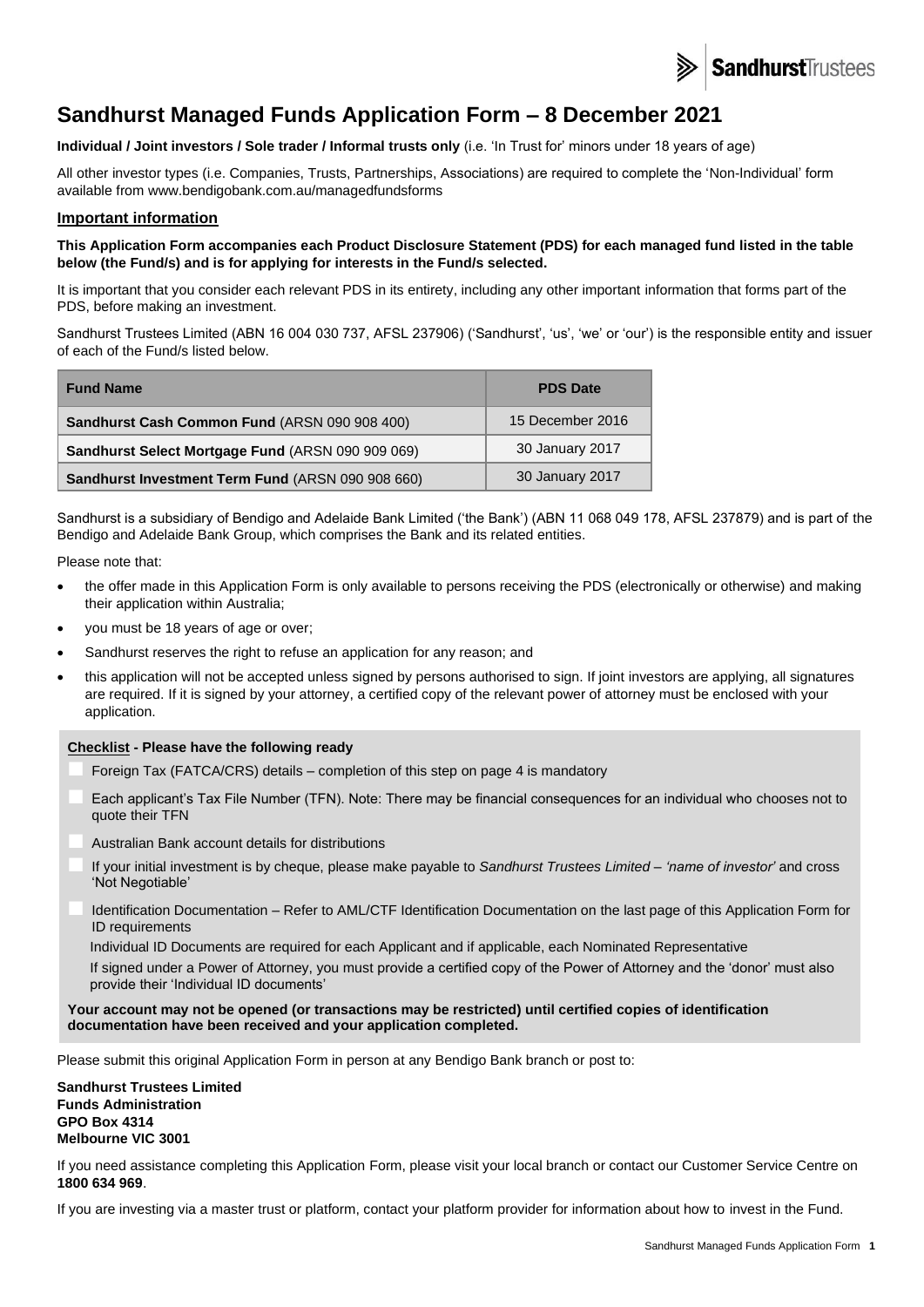# **Step 1. Investment details**

Account Name (name in which investment is to be held)

## Account Title (additional account description if required e.g. 'ITF name of minor', 'Holiday Fund')

You can use this form to apply for more than one fund on the condition that the investment is in the same name(s).

| <b>Fund</b><br>(please tick)                          | Investment amount                                                                                                                                                                                                                                                   | <b>Fund features</b><br>(please tick)      |                                                          |   |   |    |    |    |    |    |
|-------------------------------------------------------|---------------------------------------------------------------------------------------------------------------------------------------------------------------------------------------------------------------------------------------------------------------------|--------------------------------------------|----------------------------------------------------------|---|---|----|----|----|----|----|
| Sandhurst Cash Common Fund (APIR STL0001AU)           |                                                                                                                                                                                                                                                                     |                                            |                                                          |   |   |    |    |    |    |    |
| Minimum initial investment \$1,000                    |                                                                                                                                                                                                                                                                     |                                            |                                                          |   |   |    |    |    |    |    |
|                                                       |                                                                                                                                                                                                                                                                     | Optional Cheque Book <sup>1</sup>          |                                                          |   |   |    |    |    |    |    |
| Statement (X1)                                        | \$                                                                                                                                                                                                                                                                  |                                            | Nominate Bendigo Bank Branch for cheque book collection: |   |   |    |    |    |    |    |
|                                                       |                                                                                                                                                                                                                                                                     |                                            |                                                          |   |   |    |    |    |    |    |
|                                                       | Sandhurst Select Mortgage Fund (APIR STL0002AU)                                                                                                                                                                                                                     |                                            |                                                          |   |   |    |    |    |    |    |
| Minimum initial investment \$2,000                    |                                                                                                                                                                                                                                                                     |                                            |                                                          |   |   |    |    |    |    |    |
|                                                       |                                                                                                                                                                                                                                                                     |                                            |                                                          |   |   |    |    |    |    |    |
| Statement (V4)                                        | \$                                                                                                                                                                                                                                                                  |                                            |                                                          |   |   |    |    |    |    |    |
|                                                       |                                                                                                                                                                                                                                                                     |                                            |                                                          |   |   |    |    |    |    |    |
| <b>Sandhurst Investment Term Fund</b>                 |                                                                                                                                                                                                                                                                     |                                            |                                                          |   |   |    |    |    |    |    |
| Minimum initial investment \$2,000                    |                                                                                                                                                                                                                                                                     |                                            |                                                          |   |   |    |    |    |    |    |
|                                                       |                                                                                                                                                                                                                                                                     | Term <sup>2</sup> - months (please circle) |                                                          | 3 | 6 | 12 | 24 | 36 | 48 | 60 |
| Certificate (W1)                                      | \$                                                                                                                                                                                                                                                                  | <b>Distribution</b>                        | Monthly                                                  |   |   |    |    |    |    |    |
|                                                       |                                                                                                                                                                                                                                                                     | frequency <sup>2</sup><br>(please tick)    | Quarterly                                                |   |   |    |    |    |    |    |
|                                                       | This is a related banking facility provided by the Bank. You must read and understand each relevant part of the Bendigo Personal Accounts and                                                                                                                       |                                            |                                                          |   |   |    |    |    |    |    |
|                                                       | Facilities Terms and Conditions and the Bendigo Business Accounts and Facilities Terms and Conditions before using this related banking facility.<br><sup>2</sup> Current Anticipated Rates and terms are available at www.bendigobank.com.au/managedfundsrates     |                                            |                                                          |   |   |    |    |    |    |    |
|                                                       | Income is calculated on your daily balance and paid at the end of each calendar month or calendar quarter (depending on your nominated distribution<br>frequency), and on maturity of the investment. 3 month terms are paid on maturity and 30 June if applicable. |                                            |                                                          |   |   |    |    |    |    |    |
|                                                       |                                                                                                                                                                                                                                                                     |                                            |                                                          |   |   |    |    |    |    |    |
|                                                       | <b>Distribution of income</b> (Note: if no election is made distributions will be reinvested)                                                                                                                                                                       |                                            |                                                          |   |   |    |    |    |    |    |
| or                                                    | Reinvest any and all income received from this new investment and all income from all other future investments into the Fund;                                                                                                                                       |                                            |                                                          |   |   |    |    |    |    |    |
|                                                       | Deposit into nominated Australian bank account below:                                                                                                                                                                                                               |                                            |                                                          |   |   |    |    |    |    |    |
|                                                       | (Note: Distributions must be paid into an account in the investor's name with an Australian financial institution. If a direct credit                                                                                                                               |                                            |                                                          |   |   |    |    |    |    |    |
|                                                       | rejection occurs, distributions will be automatically reinvested).                                                                                                                                                                                                  |                                            |                                                          |   |   |    |    |    |    |    |
| <b>Financial institution</b><br><b>Branch address</b> |                                                                                                                                                                                                                                                                     |                                            |                                                          |   |   |    |    |    |    |    |
| <b>BSB</b><br>Account name<br>Account number          |                                                                                                                                                                                                                                                                     |                                            |                                                          |   |   |    |    |    |    |    |
|                                                       |                                                                                                                                                                                                                                                                     |                                            |                                                          |   |   |    |    |    |    |    |
|                                                       |                                                                                                                                                                                                                                                                     |                                            |                                                          |   |   |    |    |    |    |    |
| <b>Initial investment details</b>                     |                                                                                                                                                                                                                                                                     |                                            |                                                          |   |   |    |    |    |    |    |
|                                                       | What is the source of funds for this investment? (Select all applicable options)                                                                                                                                                                                    |                                            |                                                          |   |   |    |    |    |    |    |
| _ Savings<br>Income<br>⊤Retirement<br>Gift            | Sale of Property □ Inheritance<br>Legal Settlement □ Other, please specify:                                                                                                                                                                                         |                                            | Redundancy                                               |   |   |    |    |    |    |    |
| How will the initial investment be made?              |                                                                                                                                                                                                                                                                     |                                            |                                                          |   |   |    |    |    |    |    |
|                                                       | Cheque - Please make your cheque/s payable to Sandhurst Trustees Limited - 'name of investor' and cross 'Not<br>Negotiable'. Cheques must be attached and submitted with this application form.                                                                     |                                            |                                                          |   |   |    |    |    |    |    |
|                                                       | Transfer - Once your account has been opened, we will provide you with your account details to make your initial investment                                                                                                                                         |                                            |                                                          |   |   |    |    |    |    |    |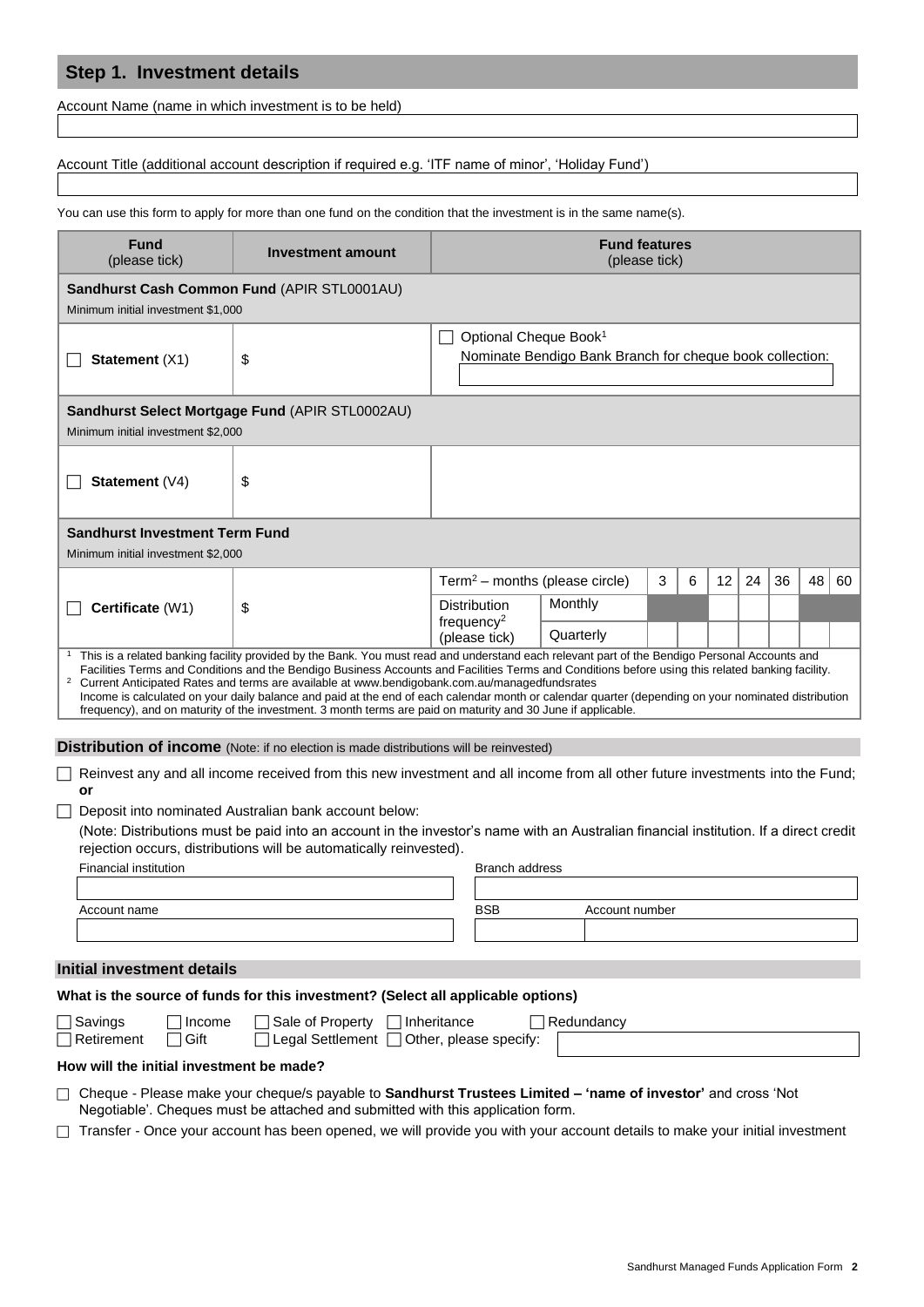# **Step 2. Applicant(s) Details (Titled member)**

| Applicant 1 (over 18 years of age)             |          |  | Applicant 2 (Joint investors)                               |                        |                                |  |                                  |
|------------------------------------------------|----------|--|-------------------------------------------------------------|------------------------|--------------------------------|--|----------------------------------|
| Title (Mr/Mrs/Miss/Ms)                         |          |  |                                                             | Title (Mr/Mrs/Miss/Ms) |                                |  |                                  |
| Given name(s)                                  |          |  | Given names(s)                                              |                        |                                |  |                                  |
|                                                |          |  |                                                             |                        |                                |  |                                  |
| Surname                                        |          |  |                                                             | Surname                |                                |  |                                  |
| Residential address (PO Box is NOT acceptable) |          |  | Residential address (PO Box is NOT acceptable)              |                        |                                |  |                                  |
|                                                |          |  |                                                             |                        |                                |  |                                  |
| Suburb                                         |          |  |                                                             | Suburb                 |                                |  |                                  |
| <b>State</b>                                   | Postcode |  | Country                                                     | <b>State</b>           | Postcode                       |  | Country                          |
| Postal address                                 |          |  |                                                             | Postal address         |                                |  |                                  |
| Suburb                                         |          |  |                                                             | Suburb                 |                                |  |                                  |
|                                                |          |  |                                                             |                        |                                |  |                                  |
| <b>State</b>                                   | Postcode |  | Country                                                     | <b>State</b>           | Postcode                       |  | Country                          |
| Date of birth                                  |          |  | Identified under customer number                            | Date of birth          |                                |  | Identified under customer number |
| Preferred contact phone number                 |          |  |                                                             |                        | Preferred contact phone number |  |                                  |
|                                                |          |  |                                                             |                        |                                |  |                                  |
| Email                                          |          |  |                                                             | Email                  |                                |  |                                  |
| Occupation                                     |          |  | ANZSCO code                                                 | Occupation             |                                |  | ANZSCO code                      |
|                                                |          |  | Sole Trader / Individual Trading as Details (If applicable) |                        |                                |  |                                  |
| Full registered business name                  |          |  |                                                             |                        |                                |  |                                  |
|                                                |          |  |                                                             |                        |                                |  |                                  |
| <b>ABN</b>                                     |          |  | Industry (specific primary business activity)               |                        |                                |  | <b>ANZSIC Code</b>               |

Registered office address (PO Box NOT acceptable) Same as Applicant 1 residential address Suburb State Postcode Country Principal place of business (PO Box NOT acceptable)  $\Box$  Same as registered office address Suburb State Postcode Country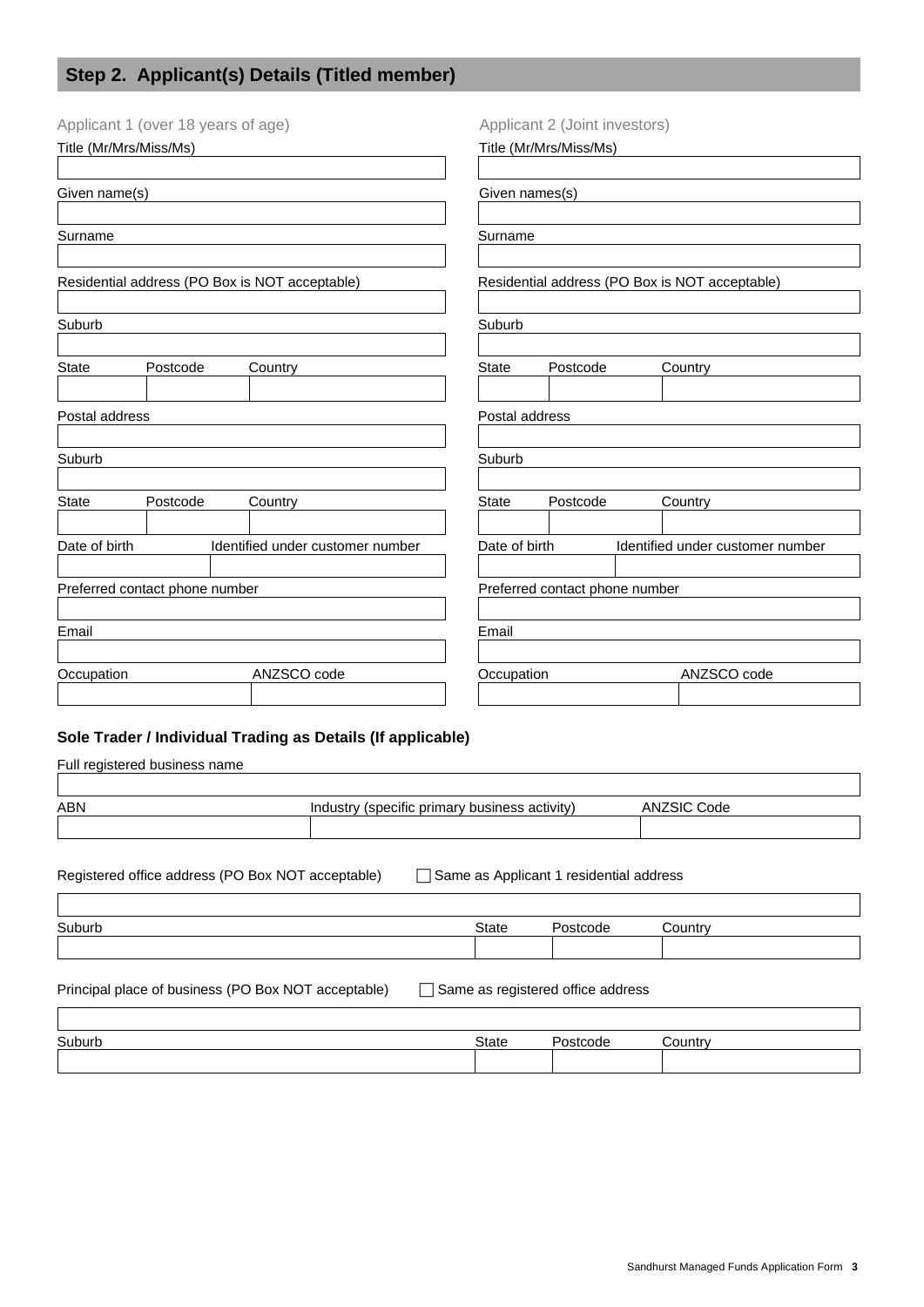# **Foreign Tax (FATCA & CRS) – Completion of this section is mandatory**

Does the applicant have any tax obligations outside Australia?  $\Box$  Yes  $\Box$  No

Applicant 1 Applicant 1 Applicant 2 (Joint investors)

 Does the applicant have any tax obligations outside Australia?  $\Box$  Yes  $\Box$  No

| If yes - Please complete section below |  |
|----------------------------------------|--|
|----------------------------------------|--|

**If yes** – Please complete section below **If yes** – Please complete section below Country/Jurisdiction of Tax residence Country/Jurisdiction of Tax residence

Tax Identification Number (TIN) or Equivalent Tax Identification Number (TIN) or Equivalent

 $\Box$  If no TIN has been supplied, tick this box as confirmation that the country of tax residence does not issue TINs to its residents. If there is another reason why a TIN is not available, please state that reason.

Note: Sandhurst is required to collect information in compliance with Organisation for Economic Co-operation and Development CRS and FATCA which have been incorporated into Australian law through the Tax Administration Act. For definitions of Foreign Tax terminology, please refer to the Foreign Tax Glossary which is together with the Foreign Tax Details Form available from your local Bendigo Bank branch or at www.bendigobank.com.au/managedfundsforms.

| Tax File Number (TFN) |
|-----------------------|
|-----------------------|

You are under no obligation to provide us with your TFN and it is not an offence not to provide your TFN, however if you choose not to, and do not claim an exemption, we are required to deduct tax at the highest marginal rate plus applicable levies from any Fund distributions made. If you choose to provide your TFN or claim an exemption in relation to your investment in the Fund, please complete this section. Collection of your TFN is authorised, and its use and disclosure are regulated by tax laws and the Privacy Act. Applicant 1 Applicant 1 Applicant 2 (Joint investors) Are you an Australian Resident for tax purposes? Are you an Australian Resident for tax purposes?  $\Box$  Yes  $\Box$  No  $\Box$  Yes  $\Box$  No

Country of residence for tax purposes Country of residence for tax purposes

TFN or exemption code TFN or exemption code

**If no** – Please complete section below **If no** – Please complete section below

Reason for exemption (if applicable) Reason for exemption (if applicable)

Age Pension 
<br>  $\Box$  Age Pension  $\Box$  Other:  $\Box$  Age Pension  $\Box$  Other: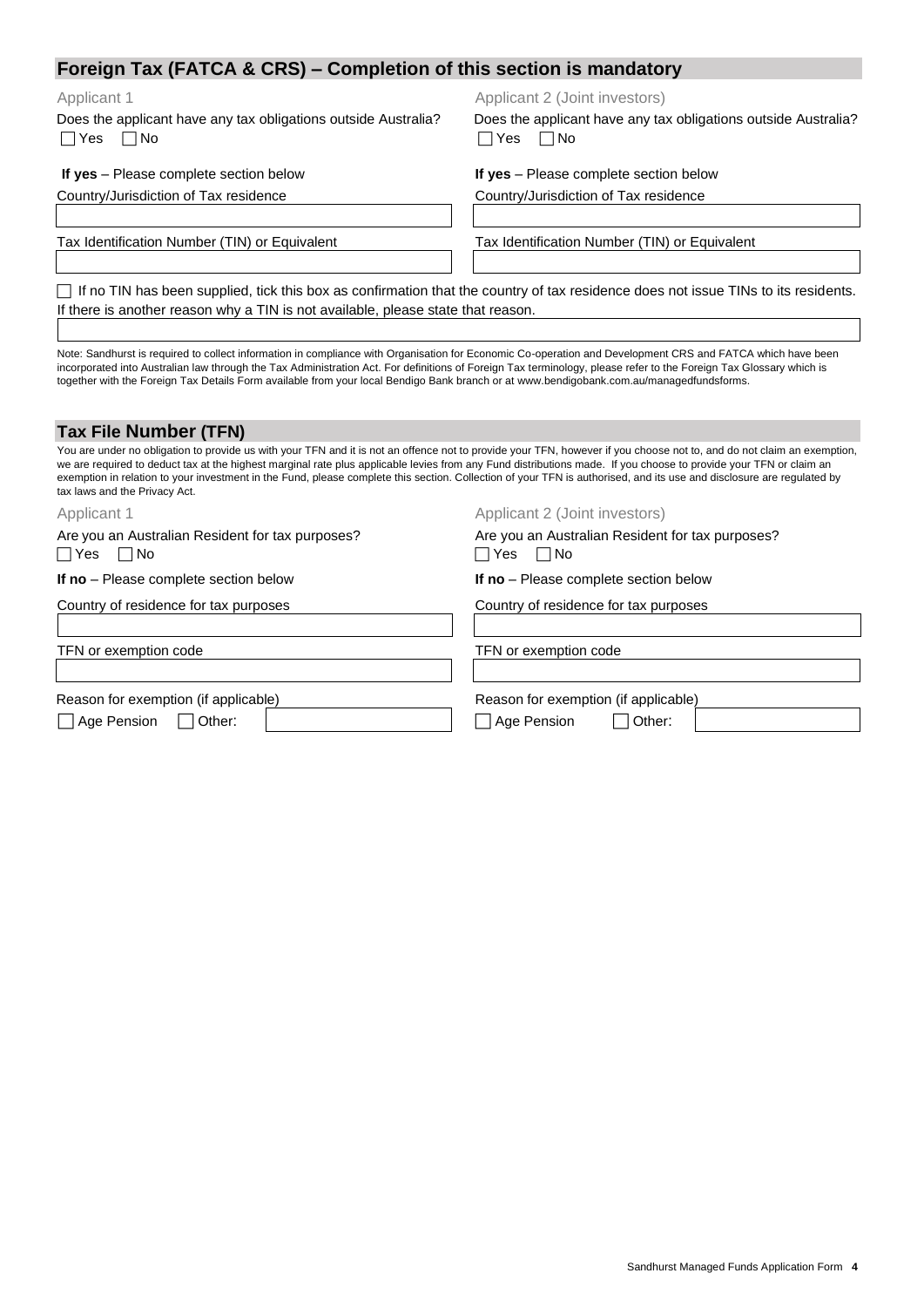| <b>Step 3. Account Operation</b> |  |
|----------------------------------|--|
|                                  |  |
| Account operating authority ∤    |  |

Please indicate how you wish to operate your account  $\Box$  One to sign  $\Box$  Two or more to sign  $\Box$  All to sign

If you select 'one to sign', each of you (including any person you appoint as a nominated representative) will be able to transact on or otherwise operate your account independently of the others. Joint applications must be signed by all parties, but withdrawals shall be permitted as authorised and indicated above. You can change the account operating authority at any time by written request signed by all account holders.

### **If you do not select an option Sandhurst will assume that the 'one to sign' option will apply.**

## **Nominated Representative (If Applicable)**

(Non-titled member/additional authorised signatory)

You may wish to appoint an alternate person/s as your Nominated Representative. To do so, the nominated person or party must complete this section. A Nominated Representative is able to act on behalf of an Investor in all matters relating to the Fund/s except closing an account unless there is a power of attorney. Each Nominated Representative (non-titled member) must provide 'Individual ID documents'.

See 'Investor Declaration and Signature' under the heading 'Nominated Representatives (authorised signatories)' on page 7 of this Application Form for information about the terms on which you are appointing the Nominated Representative.

If a Nominated Representative is your financial adviser, they must also complete the 'Adviser use only' box on page 8.

| Name of Nominated Representative 1             |  |                                  |                                | Name of Nominated Representative 2             |                                  |  |  |
|------------------------------------------------|--|----------------------------------|--------------------------------|------------------------------------------------|----------------------------------|--|--|
| Surname                                        |  | Given name(s)                    | Surname                        |                                                | Given name(s)                    |  |  |
|                                                |  |                                  |                                |                                                |                                  |  |  |
| Residential address (PO Box is NOT acceptable) |  |                                  |                                | Residential address (PO Box is NOT acceptable) |                                  |  |  |
| Suburb                                         |  |                                  | Suburb                         |                                                |                                  |  |  |
| <b>State</b><br>Postcode<br>Country            |  |                                  | <b>State</b>                   | Postcode                                       | Country                          |  |  |
| Date of birth                                  |  | Identified under customer number | Date of birth                  |                                                | Identified under customer number |  |  |
| Preferred contact phone number                 |  |                                  | Preferred contact phone number |                                                |                                  |  |  |
| ANZSCO Code<br>Occupation                      |  | Occupation                       |                                | ANZSCO Code                                    |                                  |  |  |
| <b>Signature of Nominated Representative</b>   |  |                                  |                                | <b>Signature of Nominated Representative</b>   |                                  |  |  |
|                                                |  |                                  |                                |                                                |                                  |  |  |
|                                                |  |                                  |                                |                                                |                                  |  |  |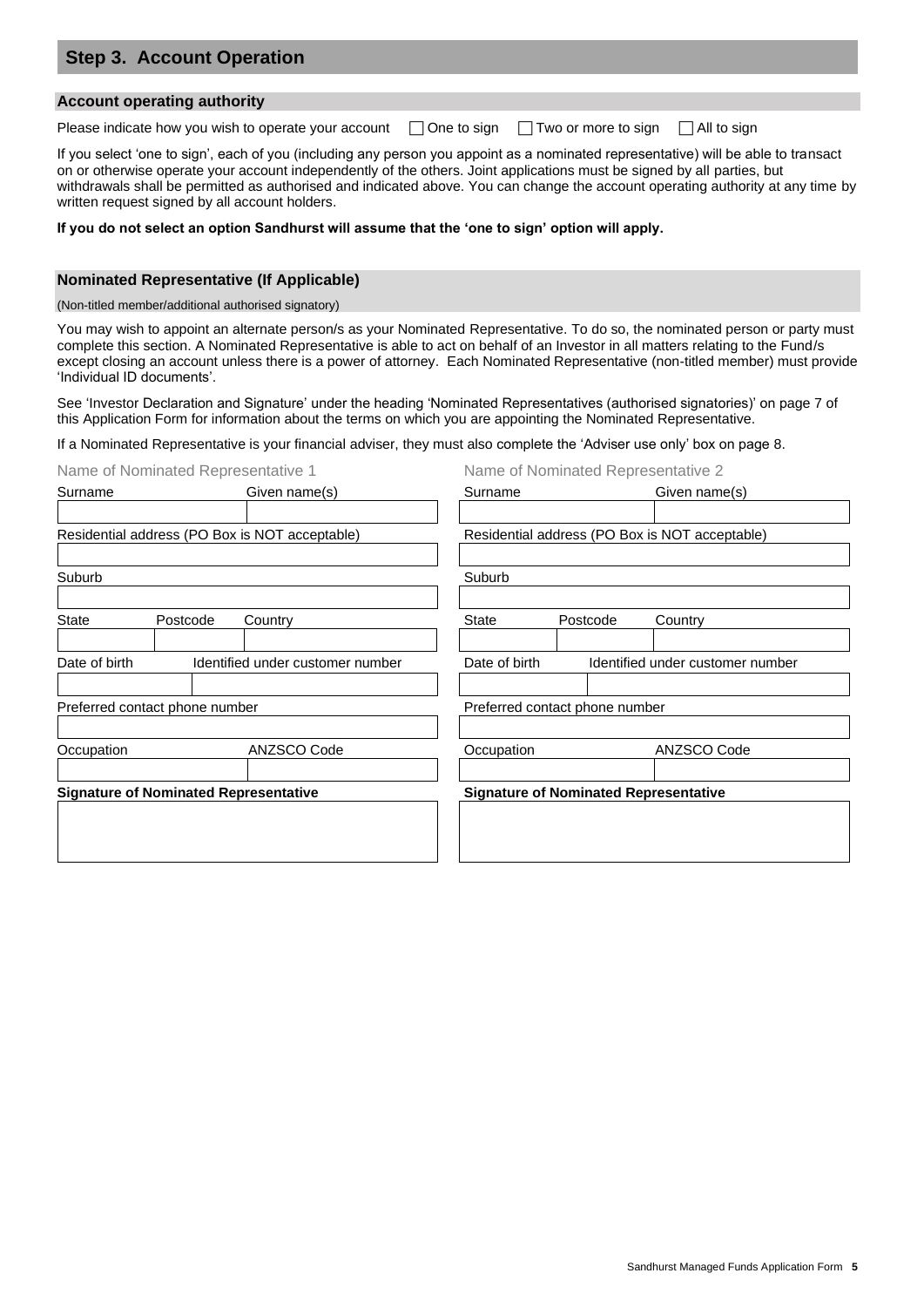# **Step 4. Investor Declaration and Signature – All applicants MUST complete**

#### **General**

By making an application, you acknowledge, warrant and agree that:

- all details provided in this application are true and correct;
- upon signing this declaration, you have read, understood, and agree to the terms set out in this Application Form;
- that you have read and agree to the Privacy Disclosure Statement in this application;
- if more than one applicant is nominated in the Application Form, you agree to hold the interests as joint investors and acknowledge that all applicants are required to sign the Application Form and that any applicant is able to operate the account (unless otherwise specified in Step 3) and bind the others for future transactions, including additional investments and withdrawals;
- you wish to invest in the Fund/s as selected in this Application Form and as described in the relevant PDS and agree to be bound by the provisions of this Application Form and the Constitution (as amended) for the Fund/s in which you invest;
- you have received, within Australia, an electronic or paper copy of the PDS for the Fund/s and have read and understood the relevant PDS to which this Application Form relates;
- future transactions in the Fund/s will be made on the terms of the then current PDS and that the declarations, warranties and acknowledgements made in this Application Form will also apply to all such future transactions;
- Sandhurst reserves the right to reject any application in whole or in part without giving any reason for the rejection;
- you have legal power to invest in the Fund/s;
- if signing under a Power of Attorney, you have legal power to invest in the Fund/s, and authority to bind, the individual to the investment and you have not received notice of revocation of that power;
- you understand the risks associated with an investment in the selected Fund/s as they are outlined in the relevant PDS;
- neither Sandhurst nor any other person guarantees the return of capital or performance of the Fund/s;
- an investment in the Fund/s does not represent an investment in or a deposit with Sandhurst, the Bank or any company in the Bendigo and Adelaide Bank Group;
- you authorise Sandhurst's use of the TFN you have provided for the purpose of facilitating and administering the investment for which you are applying;
- by providing Sandhurst with your email address, you consent to Sandhurst corresponding with you via email, where permitted by law, unless you notify Sandhurst otherwise;
- if you elect to use related banking facilities provided by the Bank, you have read and understand each relevant part of the 'Bendigo Personal Accounts and Facilities Terms and Conditions';
- subject to the Corporations Act 2001 (Cth) and the Fund/s Constitution, Sandhurst may redeem your investment at its discretion, and you authorise Sandhurst to take all steps it considers necessary to effect this;
- if your account is opened with a zero balance and you do not operate your account within 30 days of opening, we may close the account without giving you prior notice;
- should your account fall below the minimum investment balance, Sandhurst reserves the right to redeem all of your investment in the Fund at any time without the need for a withdrawal request from you and you authorise Sandhurst to take all steps it considers necessary to effect this; and
- you may be entitled to a cooling-off period. Please refer to the relevant PDS for more information.

# **Electronic instructions**

In respect of electronic instructions (including by online form, email or fax) you acknowledge, warrant and agree that Sandhurst:

- will determine at its absolute discretion whether it will reject or accept electronic instructions;
- is not responsible for any loss or delay that results from an electronic transmission not being received by Sandhurst;
- will only process your electronic instructions if they are received in full and contain all the required information as determined by Sandhurst to validate the instructions;
- may require you to provide a duly executed hard copy of the instructions and/or further information necessary for Sandhurst to validate the instructions;
- will not accept a receipt confirmation from the sender's facsimile machine or computer as evidence of receipt of the instructions;
- will not compensate you for any losses relating to electronic instructions, unless required to do so by law; and
- does not take responsibility for any fraudulent or incorrectly completed electronic instructions.

To the maximum extent permitted by law, including in the event of fraud, you hereby irrevocably release Sandhurst from, and indemnify Sandhurst against, all losses and liabilities whatsoever arising from Sandhurst:

- acting in accordance with any instructions received electronically bearing your customer number and/or other information provided to validate the instructions; or
- declining to act on instructions for any reason including because it was unable to validate those instructions to the satisfaction of Sandhurst.

# **Anti-Money Laundering and Counter Terrorism Financing (AML/CTF)**

To comply with Sandhurst's AML/CTF regulatory requirements Sandhurst will need to obtain identification information to establish your identity (and the identity of other persons associated with your account). Sandhurst may also, and you acknowledge and agree that it may:

- require you to provide to Sandhurst or otherwise obtain, any additional information documentation or other information;
- suspend, block or delay transactions on your account or refuse to make a payment or provide services to you (and Sandhurst will incur no liability to you if it does so); and/or
- report any proposed transaction or activity to anybody authorised to accept such reports relating to AML/CTF or any other law.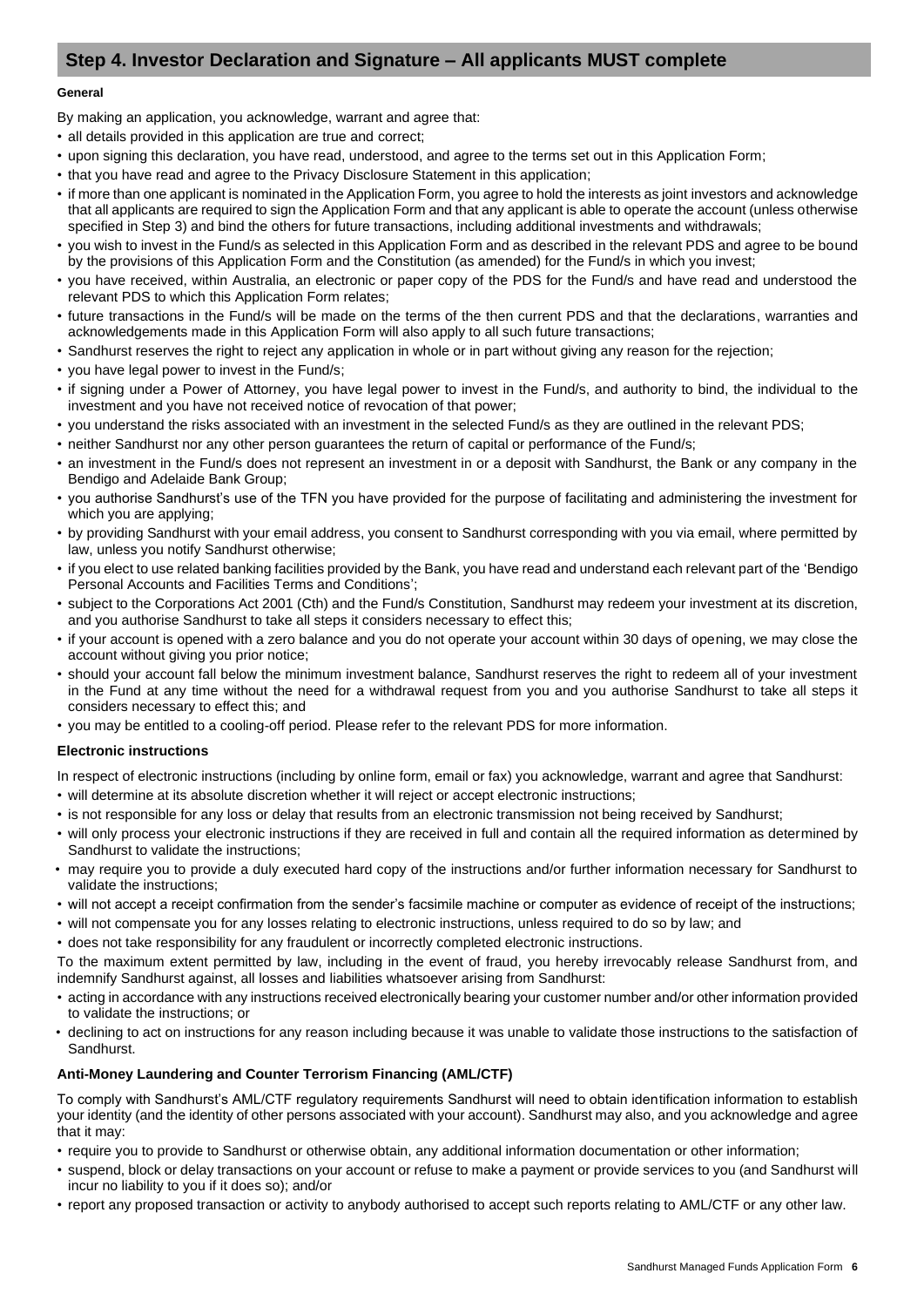By making an application, you acknowledge, declare and warrant to Sandhurst that:

- you have not knowingly done anything to put Sandhurst or the Bendigo and Adelaide Bank Group in breach of AML/CTF laws;
- you will notify Sandhurst if you become aware of anything that would put Sandhurst or the Bendigo and Adelaide Bank Group in breach of AML/CTF laws;
- if requested you will provide additional information and assistance and comply with all reasonable requests to facilitate Sandhurst or the Bendigo and Adelaide Bank Group's compliance with AML/CTF laws; and
- if you fail to provide Sandhurst or the Bendigo and Adelaide Bank Group with additional information and documentation requested of you, your application may be refused, any interests you hold may be compulsorily redeemed, and/or a withdrawal request by you may be delayed or refused by Sandhurst.

You warrant that Sandhurst and the Bendigo and Adelaide Bank Group will not be liable for any losses arising as a result of any of those circumstances and you are not aware and have no reason to suspect that:

- the money used to fund the investment is derived from or related to money laundering, terrorism financing or similar illegal activities; or
- proceeds of investment made in connection with this product will fund illegal activities.

## **Nominated Representative (authorised signatories)**

You may request us, in writing, to authorise one or more other persons to access and operate your account. This can be done via this Application Form or at any time in writing.

Where you have appointed a Nominated Representative, you acknowledge and declare that:

- To the full extent permitted by law you will release, discharge, and indemnify Sandhurst and any company in the Bendigo and Adelaide Bank Group from and against any and all losses, liabilities, actions, proceedings, accounts, claims and demands arising from the appointment or exercise of powers by the Nominated Representative;
- A payment or purported payment (the Payment) made to your Nominated Representative, in accordance with the requests or instructions of the Nominated Representative shall be to the complete satisfaction of Sandhurst's obligation to you, to the extent of the Payment, notwithstanding any fact or circumstance including that the Payment was requested, made, or received without your knowledge or authority.
- If the Payment is made in accordance with the request or instruction of the Nominated Representative, you shall have no claim against us or any company in the Bendigo and Adelaide Bank Group in relation to the Payment;
- You understand and acknowledge that you are bound by the actions of the Nominated Representative in relation to the operation of your investment in the Fund;
- Sandhurst may cancel this arrangement or vary these conditions on 14 days' notice;
- This arrangement will continue until you notify Sandhurst in writing that you cancel the appointment, or until Sandhurst exercises its right to cancel the arrangement as set out above; and
- Any variation, modification or cancellation of the appointment by you does not become effective until 14 days after Sandhurst has received written notice of the variation, modification or cancellation. If there is an urgent need to vary, modify or cancel the appointment, you will make every reasonable effort to notify Sandhurst as soon as possible.

#### **Annual financial report**

You acknowledge that an electronic copy of the Fund/s Annual Report is available from Sandhurst's website at www.bendigobank.com.au/managedfundsforms

You acknowledge that you may also elect to receive a hardcopy or electronic copy of the Fund/s Annual Reports free of charge by contacting Sandhurst Trustees on 1800 634 969. If you do not make an election you will need to access the Annual Report online.

#### **Privacy Disclosure Statement**

#### **1. Collection of your personal information**

Sandhurst collects your personal information to assess your application, to provide you with the product or service that you have requested and to assess any future applications for products or services you may make to us or our related entities. Collection of some of this information is required by the Anti-Money Laundering and Counter-Terrorism Financing Act 2006 Cth. If you provide incomplete or incorrect information, we may be unable to provide you with the product or service you are applying for.

#### **2. Collection of personal information about third parties**

We may need to collect personal information about a third party from you as part of this application. If we do this, you agree you will advise that person that we have collected their information and that in most cases they can access and seek correction of the information we hold about them.

#### **3. Use and disclosure of your personal information**

We may use your personal information to perform our business functions (for example internal audit, operational risk, product development and planning). We may also use your personal information to confirm your details. We will treat your personal information as confidential and only disclose it to others where necessary. For example, we usually disclose your information to organisations to whom we outsource functions such as mailing and printing houses, IT providers, our agents and specialist advisers such as accountants and solicitors. Other disclosures usually include joint account holders, nominated representative, intermediaries and government authorities. Your information may also be disclosed to our related entities, our joint venture partners and Community Bank® companies where its confidentiality is maintained at all times.

#### **4. Disclosure of personal information to overseas organisations**

Some of the organisations we disclose your personal information to may be located overseas. Where an organisation is located overseas, we will either take reasonable steps to ensure that it complies with Australian privacy laws or we will seek your consent to the disclosure.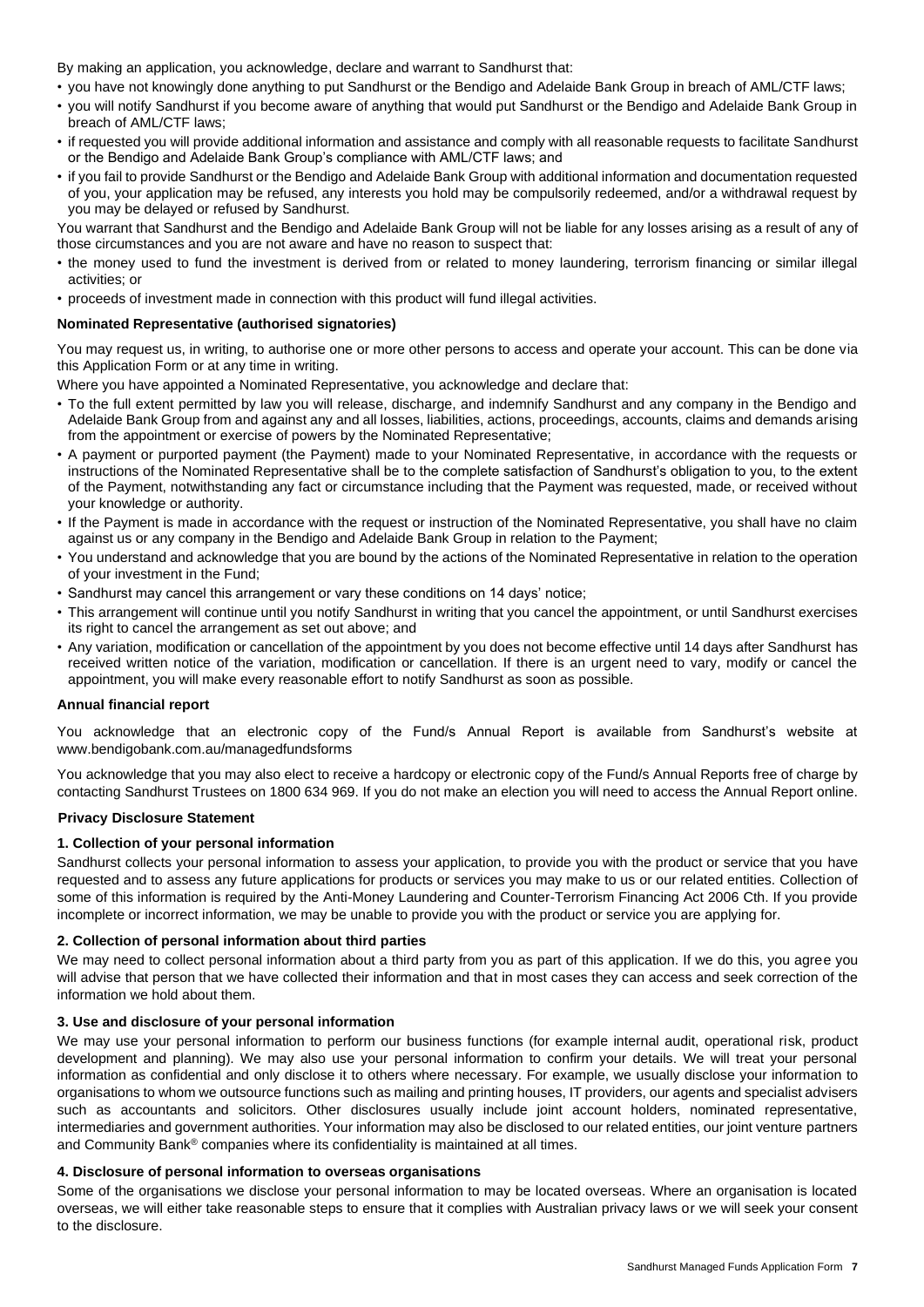# **5. Access to and correction of your personal information**

In most cases you can gain access to personal information held by us. We will also take reasonable steps to amend or correct your personal information to keep it accurate and up to date. Please contact us if you would like to access or request a correction of your personal information by contacting your local branch or by telephoning 1800 634 969.

## **6. Direct marketing**

We may use your personal information to inform you about financial products and services that are related to those you have with us or other products and services we think you may be interested in. These may be products and services provided by us, our related entities or other entities we are associated with. You can opt out of receiving direct marketing material at any time by contacting your local branch or by telephoning 1800 634 969.

# **7. Privacy Policy**

You should also read our Privacy Policy. Our Privacy Policy contains information about:

- **a.** how you can access and seek correction of your personal information;
- **b.** how you can complain about a breach of the privacy laws by us and how we will deal with a complaint; and
- **c.** if we disclose personal information to overseas entities, and where practicable, which countries those recipients are located in. Our Privacy Policy is available on our website www.bendigobank.com.au or by telephoning on 1800 634 969.
- Applicant 1 Signature **Applicant 2 Signature** Applicant 2 Signature If signing on behalf of applicant 1 please provide your full name and title If signing on behalf of applicant 2 please provide your full name and title Attorney Attorney Other, please specify: Other, please specify: **Date Date** Adviser use only - If you do not have a distribution agreement, please contact us on 1800 634 969. **Branch/Adviser Stamp** Dealer group AFSL Adviser contact email Adviser contact email Adviser contact email Adviser Let now that the stamp Contact email Adviser contact email Adviser contact email Adviser contact email Adviser contact ema Adviser full name **Adviser contact phone number** Adviser Signature **Office use only** – Bendigo Bank branch details **DEATCA/CRS** section completed  $\Box$  Account opened in branch **Application Form** must be scanned to the Retail Operations Centre via BPM Date Received Staff ADM Branch Name Customer Number/Ledger